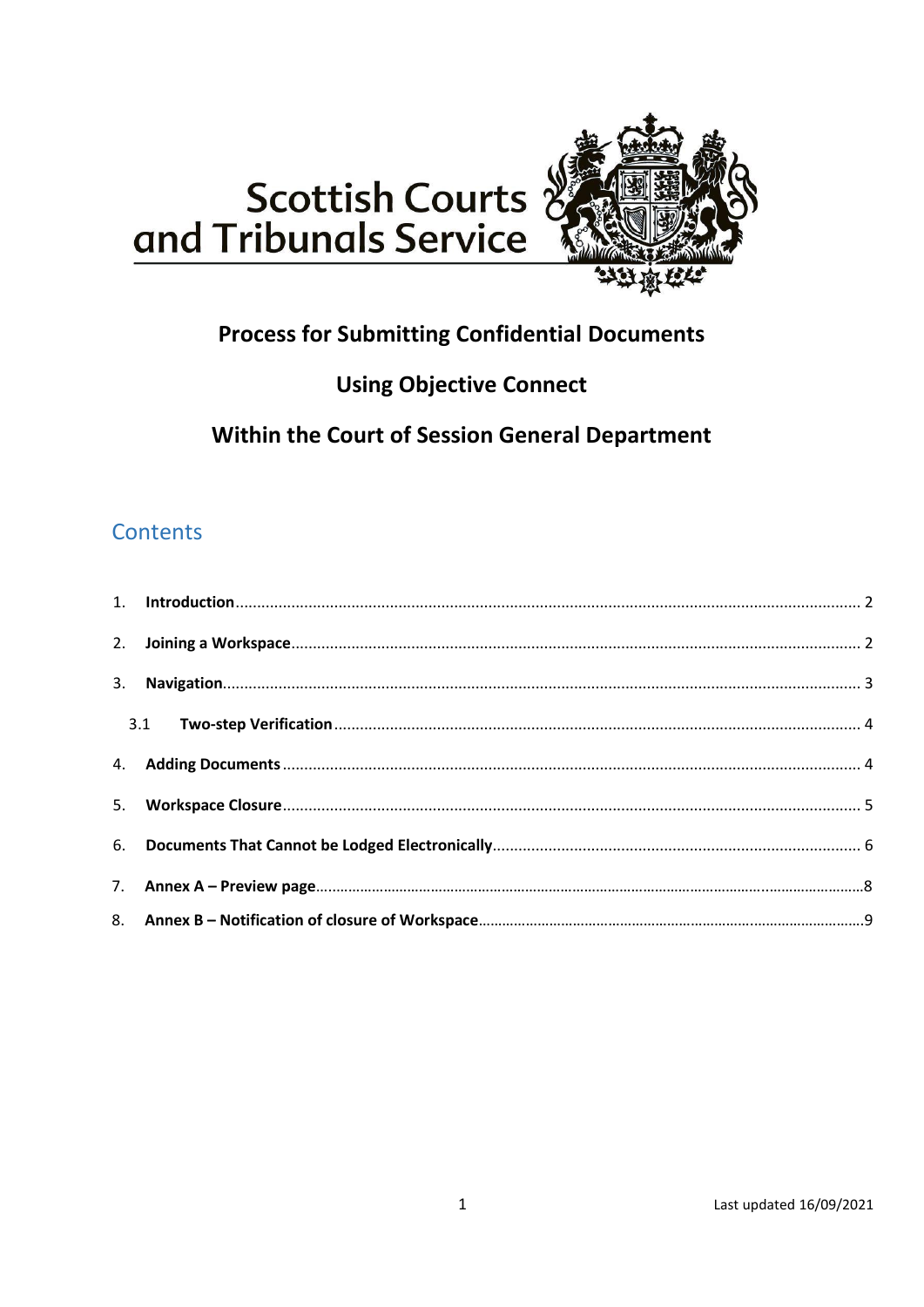#### <span id="page-1-0"></span>1. **Introduction**

This is a guide for Havers on how to use Objective Connect in the Court of Session when confidentiality of documents is claimed under Rule of Court 35.8. A Haver is a person believed to be in possession of a document or property from whom a party to proceedings wishes to obtain it for the purposes of the proceedings.

Objective Connect is a collaboration tool used by SCTS to enable external court users to submit digital documents and, where appropriate, share them with other parties. Havers can access Objective Connect via a web browser so no additional software is required.

### <span id="page-1-1"></span>2. **Joining a Workspace**

- Only documents from Havers deemed confidential will be submitted in digital format on Objective Connect.
- The Havers shall intimate by email to the General Department at [gcs@scotcourts.gov.uk](mailto:gcs@scotcourts.gov.uk) that they wish to use Objective Connect to submit confidential documents.
- Havers must provide the full name and reference number of the case, the full name and address of the Havers and an e-mail address for us to invite them to upload the confidential documents and a copy of the Interlocutor allowing the Specification of Documents.
- In order to ensure confidential documents cannot be viewed by court staff Havers must complete a preview page form, as shown in Annex A below, for uploading into Objective Connect. General Department staff will provide Havers with a copy of this form by email.
- General Department staff will then create a workspace in Objective Connect to allow the Havers to submit the confidential documents in a digital format.
- The Havers will receive an e-mail from a General Department staff member inviting them to join the Workspace, as per the example below: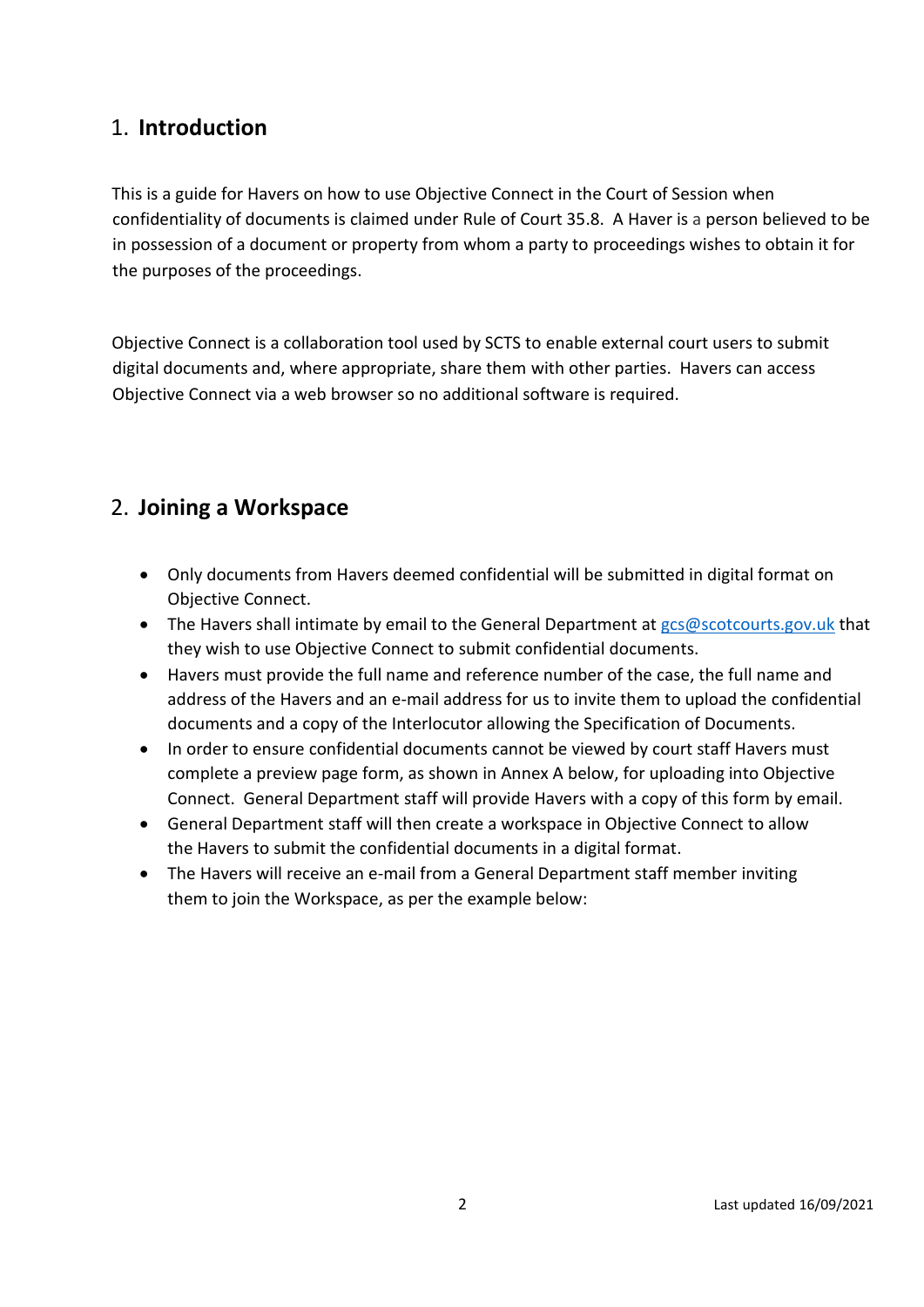# **SObjective CONNECT**

|                                        | <b>Objective Connect Invitation</b>                                      |
|----------------------------------------|--------------------------------------------------------------------------|
| Dear Kenny,                            |                                                                          |
| <b>Smith using Objective Connect.</b>  | Gai Edwards has invited you to the Workspace PN123-45 - Joe Brown v John |
|                                        | <b>Accept Invitation</b>                                                 |
| Thank you,<br><b>Objective Connect</b> |                                                                          |
|                                        | <b>GETTING STARTED</b>                                                   |
|                                        | User Guide   How To Videos   FAQs   Assistance                           |

### <span id="page-2-0"></span>3. **Navigation**

On accepting the invitation, if you do not already have an Objective Connect account you must set a password. If you already have an account, you can log in directly.

# **Getting Started**

Once you have logged into Objective Connect, you will see the list of secure Workspaces, you have access to.

On this initial page you can:

- 1. View all of the secure Workspaces, that you have created or been invited to.
- 2. Click on the Workspace name to view the contents of that Workspace.
- 3. Click the filter icon to filter and search the Workspaces that you have been invited to.

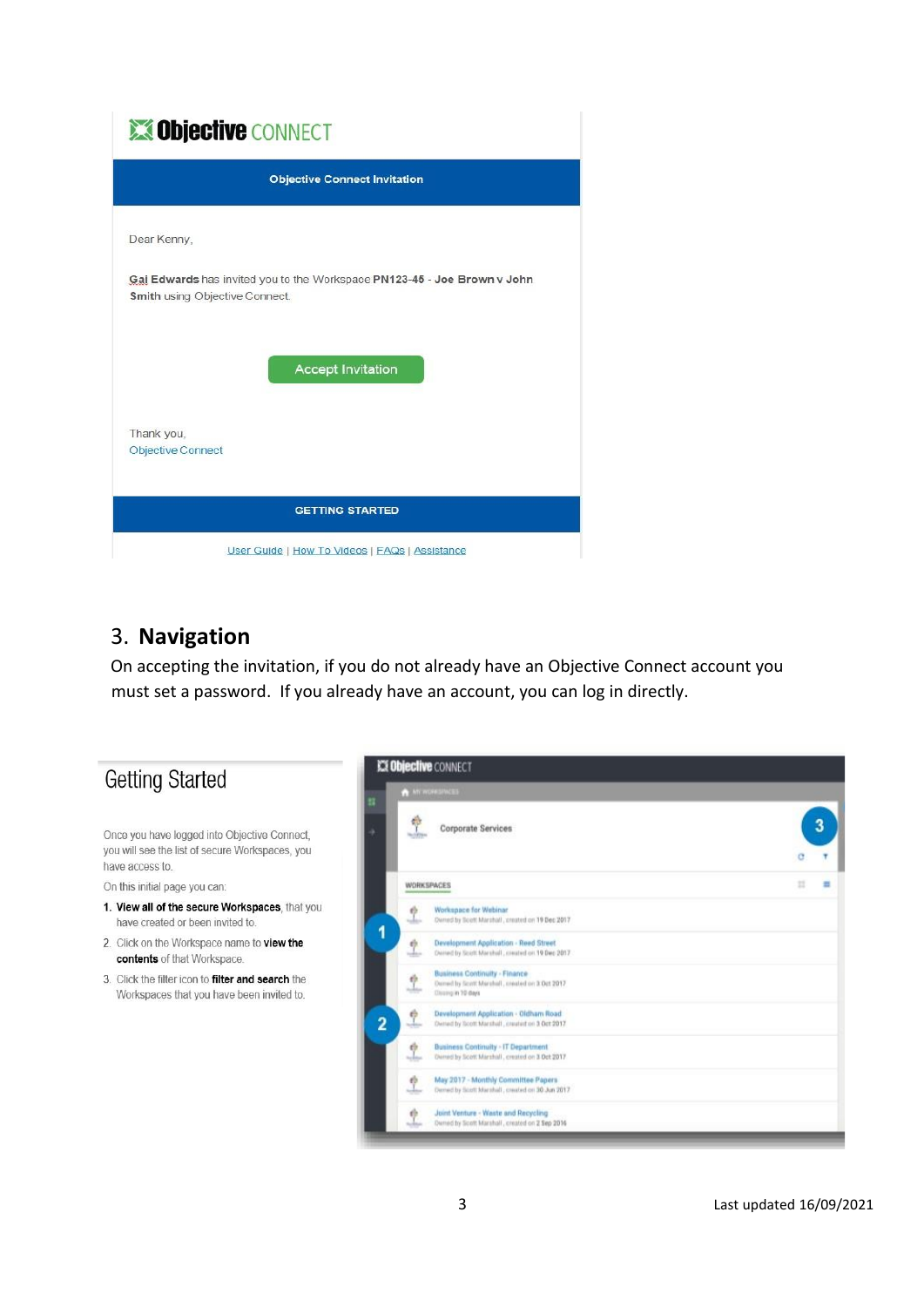#### <span id="page-3-0"></span>3.1 **Two-step Verification**

Two-step verification is enabled on all Objective Connect Workspaces. When you select a Workspace, the following dialogue box will appear and a secure access code is emailed to you. Submit the code to continue.

| <b>TWO-STEP VERIFICATION</b>                                                                                                                                                                   | (?            |  |
|------------------------------------------------------------------------------------------------------------------------------------------------------------------------------------------------|---------------|--|
| Please enter your secure access code for "PN123-45 - Joe Brown vs John<br>Smith"<br>An 8 character secure access code has been sent to your registered email address.<br>WORKSPACE ACCESS CODE |               |  |
| Did not receive your token? Resend                                                                                                                                                             |               |  |
|                                                                                                                                                                                                | <b>SUBMIT</b> |  |

#### <span id="page-3-1"></span>4. **Adding Documents**

When the participants have been added to Objective Connect, the Havers will be given permission only to preview (by default), add documents and post comments.

### **Adding Documents**



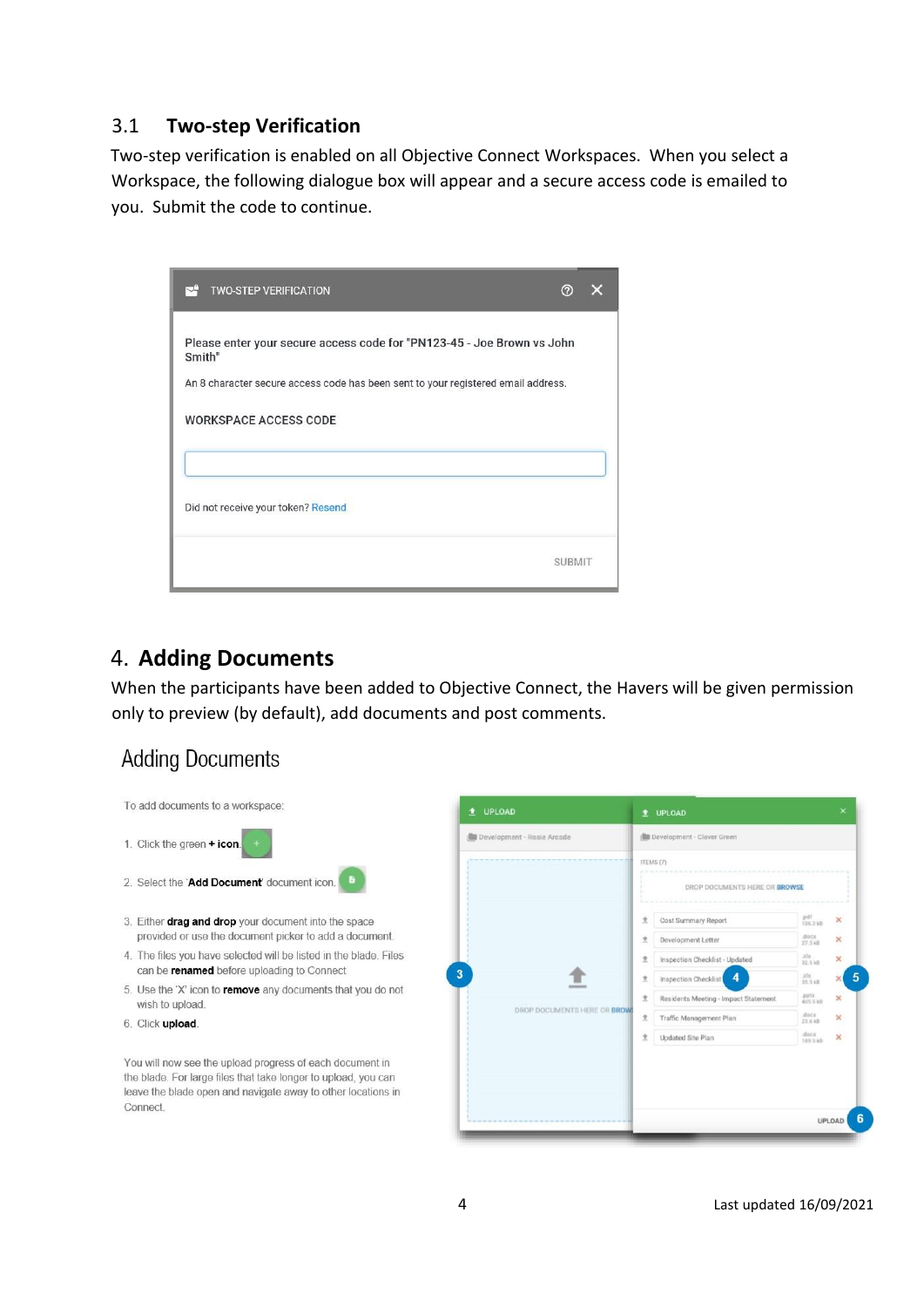- The preview page form at Annex A should be uploaded by the Havers as the front page of your confidential documents. This will appear in the Workspace as the preview page and will be the only page visible to General Department staff.
- All documents should be password protected by Havers before being uploaded to the Workspace. Passwords must not be provided to General Department staff.
- Documents should be uploaded with the preview page form, completed certificate that is attached to the order served upon the Havers, inventory of the documents and the Interlocutor allowing the Specification of Documents.
- Once the documents have been uploaded to Objective Connect by the Havers court staff will intimate to all parties the documents have been submitted.
- If a motion enrolled by parties is granted to open the confidential documents under Rule of Court 35.8 (2) agents will be invited by court staff to download the documents from Objective Connect and contact the Havers directly to request the password to access the documents.

### <span id="page-4-0"></span>5. **Workspace Closure**

When the confidential documents are downloaded by the relevant agents the General Department will be notified by auto-email that they have been downloaded and the workspace will then be closed, permanently deleting the documents.

If parties do not enrol a motion in terms of Rule of Court 35.8 (2) within 21 days of the intimation of receipt of the documents, General Department staff will close the Workspace, permanently deleting the documents, and notify the Havers of this in the terms set out in Annex B (attached).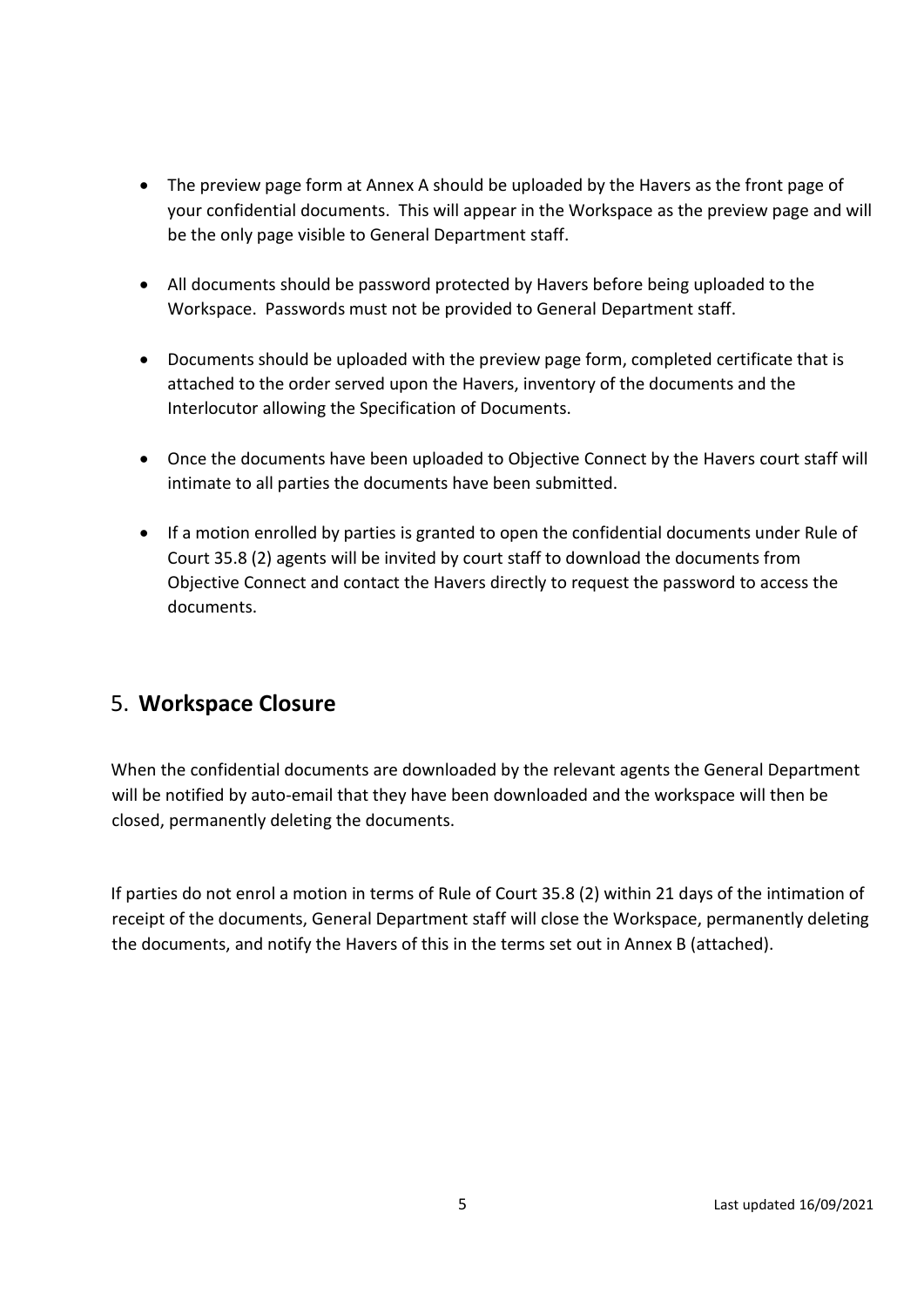## <span id="page-5-0"></span>6. **Documents That Cannot be Lodged Electronically**

If confidential documents do not exist in digital format and cannot be lodged electronically then the following procedure should be followed:

#### **Documents delivered in person**

Havers should e-mail [gcs@scotcourts.gov.uk](mailto:gcs@scotcourts.gov.uk) to arrange an appointment to deliver the documents to **Parliament House, 2 Parliament Square, Edinburgh, EH1 1RQ** by reception at Door 11. In-person delivery should be done by appointment only.

Once the documents are received General Department staff will e-mail out the intimation form to all parties in the action.

A motion in terms of Rule of Court 35.8 (2) must be enrolled by the requesting agents to open the confidential documents.

If parties do not enrol a motion in terms of Rule of Court 35.8 (2), within 21 days of the intimation of receipt of the documents to open the hard copy confidential documents, the General Department will return the confidential documents by post and notify the Havers of this in terms similar to those set out in Annex B.

#### **Documents delivered by post**

Confidential envelopes sent in by post should be addressed to the **Deputy Principal Clerk of Session, General Department, Court of Session, 2 Parliament Square, Edinburgh, EH1 1RQ** and marked as 'Confidential'.

When the documents are received the General Department will e-mail out the intimation form to all parties in the action.

A motion in terms of Rule of Court 35.8 (2) must be enrolled by the requesting agents to open the confidential documents.

If parties do not enrol a motion in terms of Rule of Court 35.8 (2), within 21 days of the intimation of receipt of the documents to open the hard copy confidential documents, the General Department will return the confidential documents by post and notify the Havers of this in terms similar to those set out in Annex B.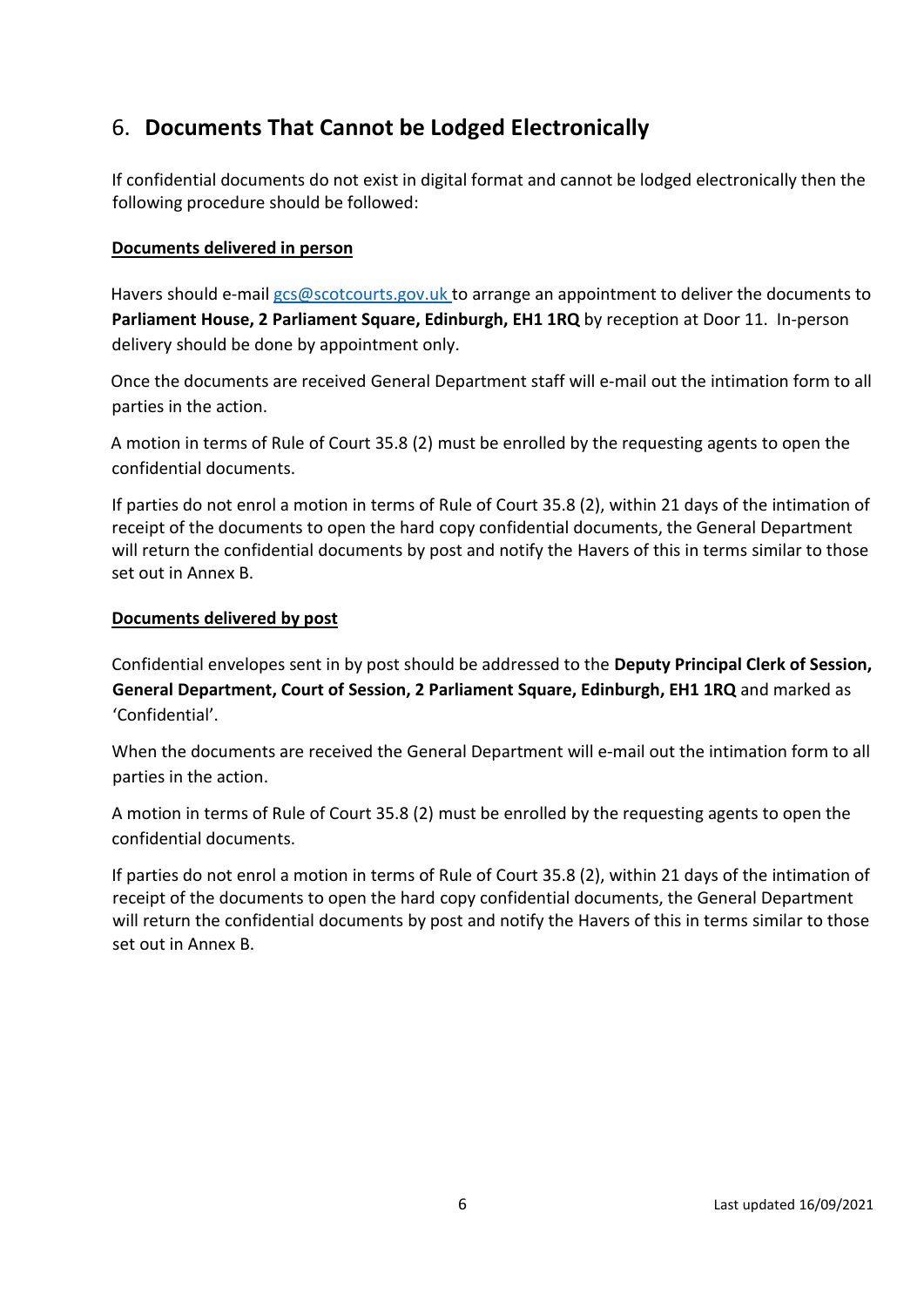**ANNEX A**

# **Supreme Courts**



Haver's name & address

**Court of Session Parliament House Parliament Square Edinburgh EH1 1RQ** Our Ref: O/F/C Section

Date:

Dear Sirs,

You have advised us by e-mail that, as havers having been served a Specification of Documents, in terms of Rule of Court 35.8 you wish to submit electronic documents as 'Confidential' using Objective Connect.

You must complete the information below and insert this page **as the first page** of your confidential documents. When you are invited by Objective Connect to join a workspace to add documents you should upload your entire document including this page.

These documents require to be password protected before you upload them to Objective Connect. The password should be retained by you as the havers **and not sent to court staff**. Agents will be advised to contact you directly to obtain the password if their motion to uplift the confidential documents is granted by the Court.

**Case Name -**

**Case Reference Number –**

**Date of Order served upon you –**

**Requesting Agents who served the order –**

Yours faithfully,